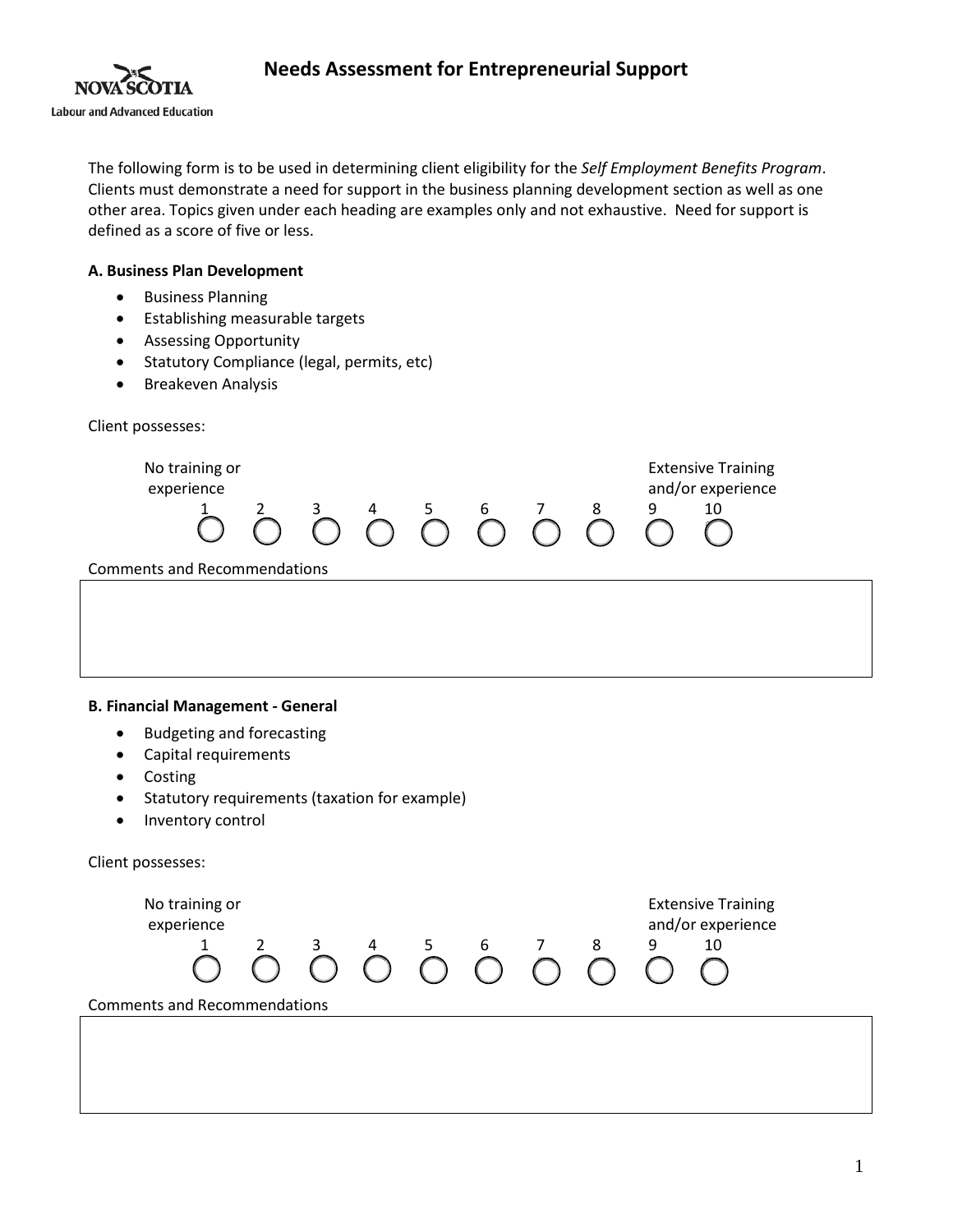



### **C. Financial Management - General**

- Bookkeeping
- Financial statements preparation and assessment
- Cash flow
- Accounts receivable and credit granting

Client possesses:

| No training or<br>experience        |  | 3 | 4 | $5 -$ | 6<br>$\begin{array}{cccccccccccccc} \cap & \cap & \cap & \cap & \cap & \cap \end{array}$ |  | 8 | 9 | <b>Extensive Training</b><br>and/or experience<br>10 |  |
|-------------------------------------|--|---|---|-------|------------------------------------------------------------------------------------------|--|---|---|------------------------------------------------------|--|
| <b>Comments and Recommendations</b> |  |   |   |       |                                                                                          |  |   |   |                                                      |  |
|                                     |  |   |   |       |                                                                                          |  |   |   |                                                      |  |
|                                     |  |   |   |       |                                                                                          |  |   |   |                                                      |  |

### **D. Marketing Management**

- Marketing Plan and Strategy
- Product or Service Pricing
- Sales Tactics
- Advertising and Promotion

Client possesses: No training or **Extensive Training** experience<br>  $\overrightarrow{1}$   $\overrightarrow{0}$   $\overrightarrow{0}$   $\overrightarrow{0}$   $\overrightarrow{0}$   $\overrightarrow{0}$   $\overrightarrow{0}$   $\overrightarrow{0}$   $\overrightarrow{0}$   $\overrightarrow{0}$   $\overrightarrow{0}$   $\overrightarrow{0}$   $\overrightarrow{0}$   $\overrightarrow{0}$   $\overrightarrow{0}$   $\overrightarrow{0}$   $\overrightarrow{0}$   $\overrightarrow{0}$ 1 2 3 4 5 6 7 8 9 10 0000000000 Comments and Recommendations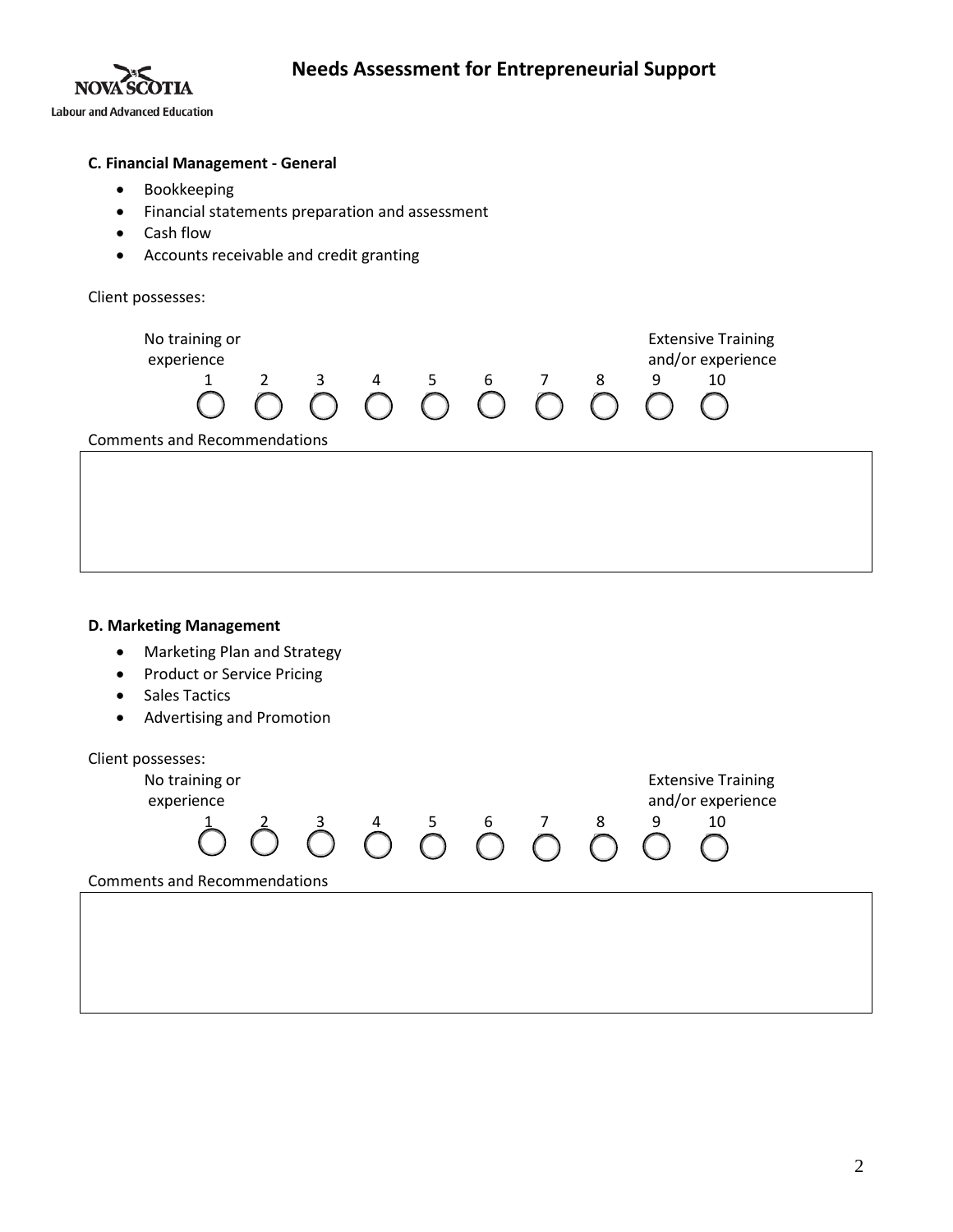

# **E. Organizational Skills** • HR management • Stress and time management • Scheduling • Planning Client possesses: No training or **Extensive Training** experience and and or experience and a set of the set of the set of the set of the set of the set of the set of the set of the set of the set of the set of the set of the set of the set of the set of the set of the set of 1 2 3 4 5 6 7 8 9 10 0 0 0 0 0 0 0 0 0 0 Comments and Recommendations

### **F. Personal Development**

- Problem solving
- Goal Setting
- Decision making
- Negotiation skills

Client possesses: